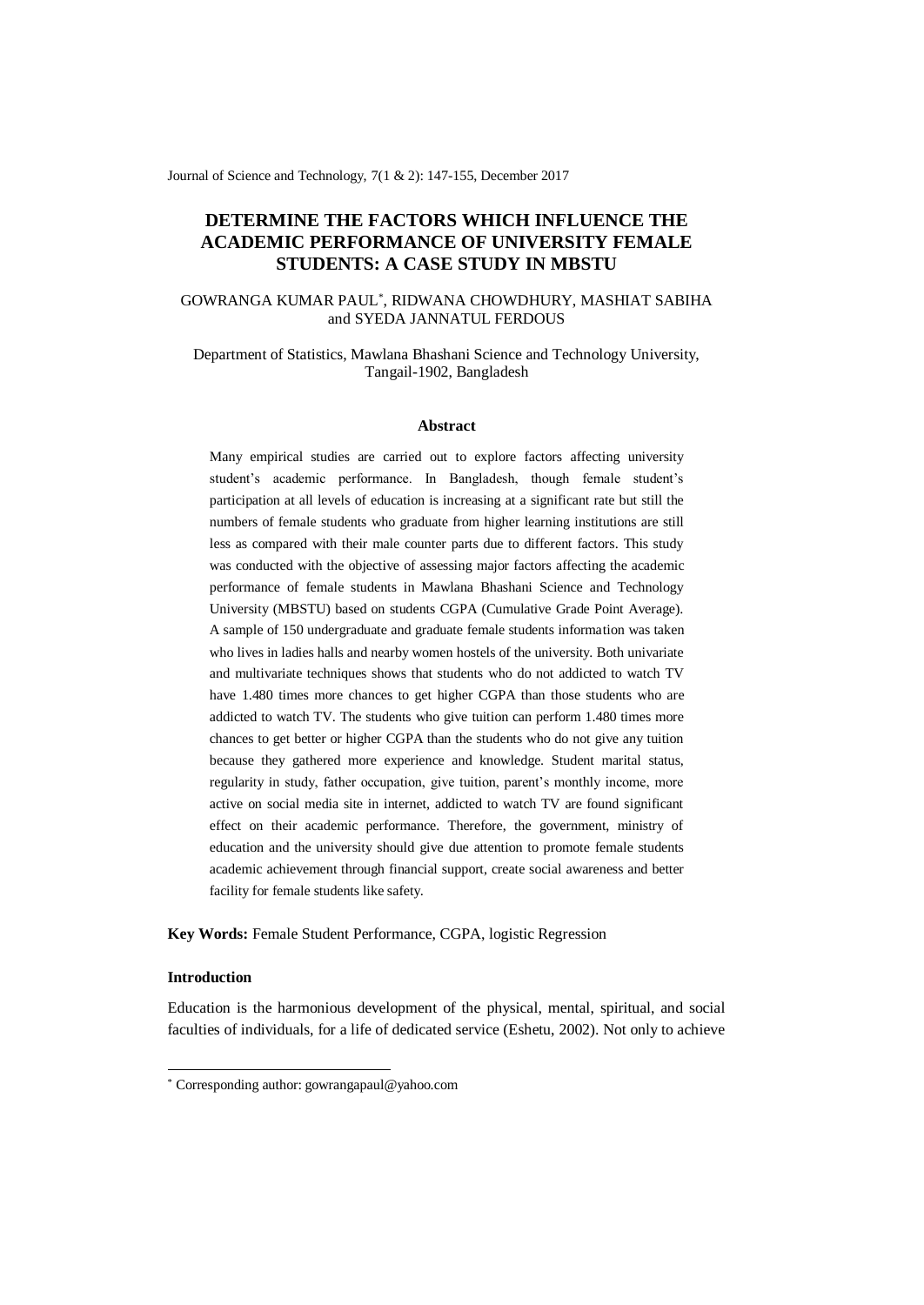personal benefits but also for the improvement in the areas of human resource development of the society, girls as well as women better education is very important (Egenti and Omoruyi, 2011). The development of a country is directly linked with quality of education. The student's academic achievement plays a vital role in producing the best quality graduates. Students are most essential asset for any educational institute. Schools, colleges and universities have no worth without students.

Students academic performances are measured through several ways like CGPA, GPA and their test result. Most of the researcher around the word used the GPA to measure the student performance (Galiher, 2006; Darling, 2005; Broh, 2002; Stephen and Schaban, 2002). Some others researchers, measure student performance through the result of particular subject or the previous year result (Hijazi and Naqvi, 2006; Hake, 1998).

For the last 30 years, Bangladesh government took many step with a prime objective of maximizing profit by delivering high quality education that produces well-educated, skilled, mannered students according to needs and requirements of the dynamically growing market. That's why it is very important to find out what are the factors that affect the performance of the students.

Many studies have been undertaken to determine student's academic performance in the university. Most of these studies were conducted in various countries such as Australia: Rowe, 1995; Canada: Harrington *et al*., 2006; Iran: Hedjazi and Omidi, 2008; Ireland: Naher *et al*., 2008; Malaysia: Ali *et al*., 2009; Pakistan: Hijaz and Naqvi, 2006; Palestine: Naser and Peel, 1998; South Africa: Roos, 2009; Spain: Díaz, 2003; UK: Smith and Naylor, 1993. All these studies employed the Cumulate Grade Point Average (CGPA) as a common indicator of the student's performance and linked it to physical aspects as well as personality attributes (Waples and Darayseh, 2005).

In Europe, Smith and Naylor (1993) found that performance of female students is better than the performance of male students in Biological Science and Humanities and worse in Mathematics and Computing. Hijaz and Naqvi (2006) observed that there is a negative relationship between the family income and students' performance and they focus on the private colleges in Pakistan. Galiher (2006) and Darling (2005), used GPA to measure student's performance because they main focus on the student performance for the particular semester. Sacerdote (1999) founds that grades are higher when students have unusually academically strong roommates. Yvonne Beaumont Walters and kola soyibo (1998) further elaborated that student's performance is very much dependent on socioeconomic backgrounds.

Although Education is one of the social factors whereby gender disparity is reflected. The number and proportion of educated females is very low. As the grade of education level increases, the number of female students starts to decline. Student marital status is also a factor which influences the result. Consequently, higher education remains the level of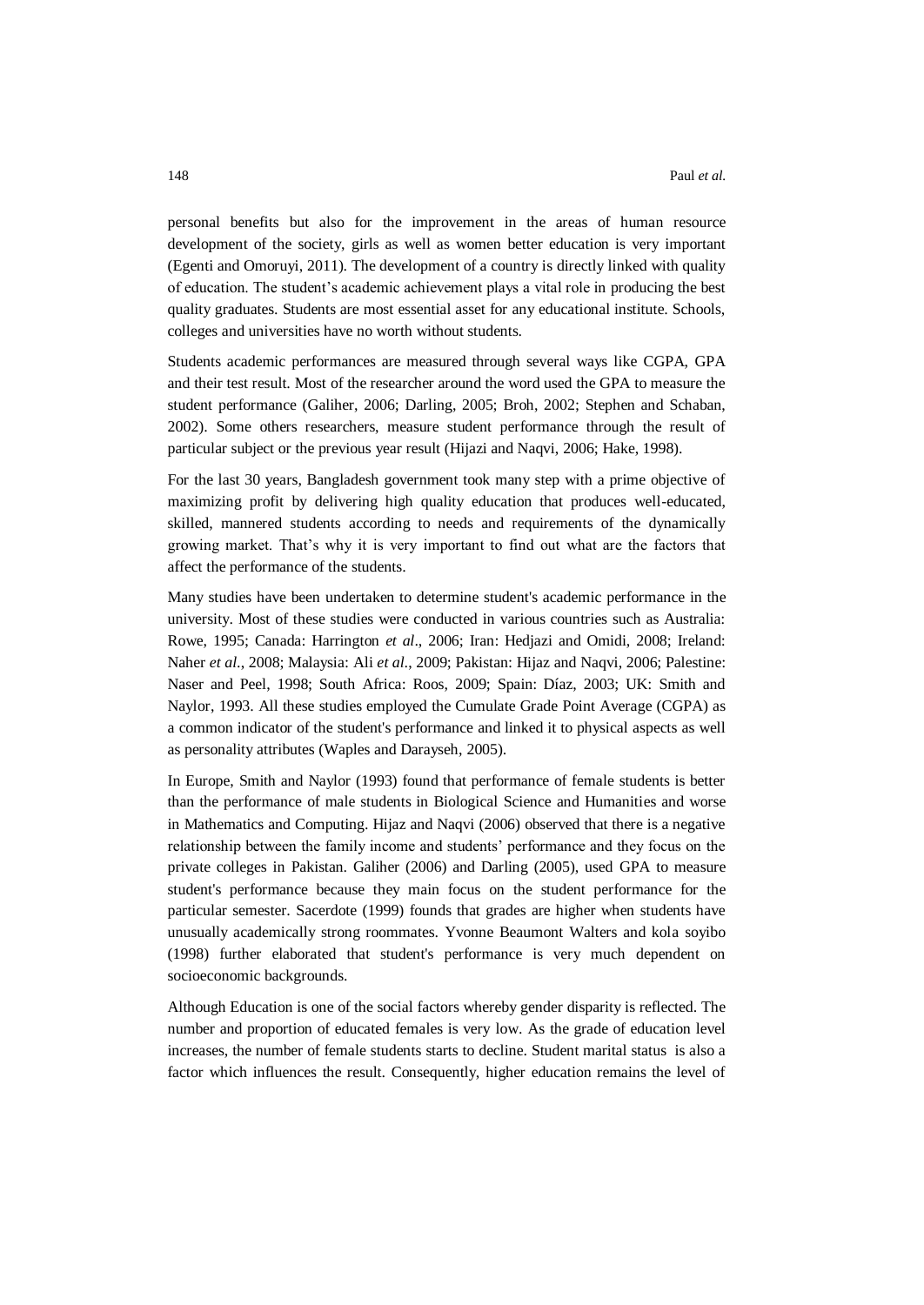learning where females are less represented both as students and staff. So our aim is to quantify the relationship between the different factors that are considered responsible of affecting the female students' performance along with providing base for further research regarding student's performance.

### **Materials and Methods**

This study uses simple random sampling procedure to collect information on 150 female students out of 500 female students from different residential hall in Mawlana Bhashani Science and Technology University (MBSTU). A structured questionnaire was used to gathered both qualitative and quantitative information. The study covered students of different faculties, department, years and semester. So there is lots of variation in the data. At the first stage cross-table analysis is performed to study the association between dependent (CGPA category) and various independent variables. Examination of each independent variable individually, as it is done in bivariate analysis, can only provide a preliminary idea about the importance of each variable is itself. However, to examine the relative importance of all the independent variables on dependent variable simultaneously, multivariate techniques are performed. The study used binary logistic regression analysis as the outcome variable is dichotomous (CGPA<3.5 and CGPA≥3.5).

### **Results and Discussion**

The students are divided into two classes according to their CGPA. One who get CGPA≥ 3.50 and another who get CGPA< 3.50. The results of students are then compared to find out the reason behind getting higher or lower CGPA and to find out the ways by which female students get higher CGPA. Table 1 shows that 15.4%, 42.6%, 30.4%, and 55.0% of students get CGPA≥ 3.50 in Engineering, Life science, Science, Business Studies and Social Science faculty respectively. Students of Business Studies and Social science faculty in MBSTU get better CGPA compared to other faculties. The student's performance also vary according to their father occupation. Student whose father is a service holder he/she have more chance to get higher CGPA. In addition, the students having the family member less than 6 had a higher chance to get higher CGPA than the students having family member more than 5 (Table 1).

Table 1 also shows that 73.2 % student get CGPA< 3.50 whose parents monthly income greater than Tk.25,000 taka, whereas 45.1 % student get  $CGPA \geq 3.50$  whose parents monthly income between Tk.15,001 to Tk.25,000. Student's performance also depends on their monthly expenditures. Students whose monthly expenditure less than Tk.3,000 are get higher CGPA (44.1%) than more than Tk.3,000-taka monthly expenditure students  $(27.3\%)$ . Comparatively students whose study hours  $\geq 3$  do better results than the students who study less than 3 hours in a day (Table 1).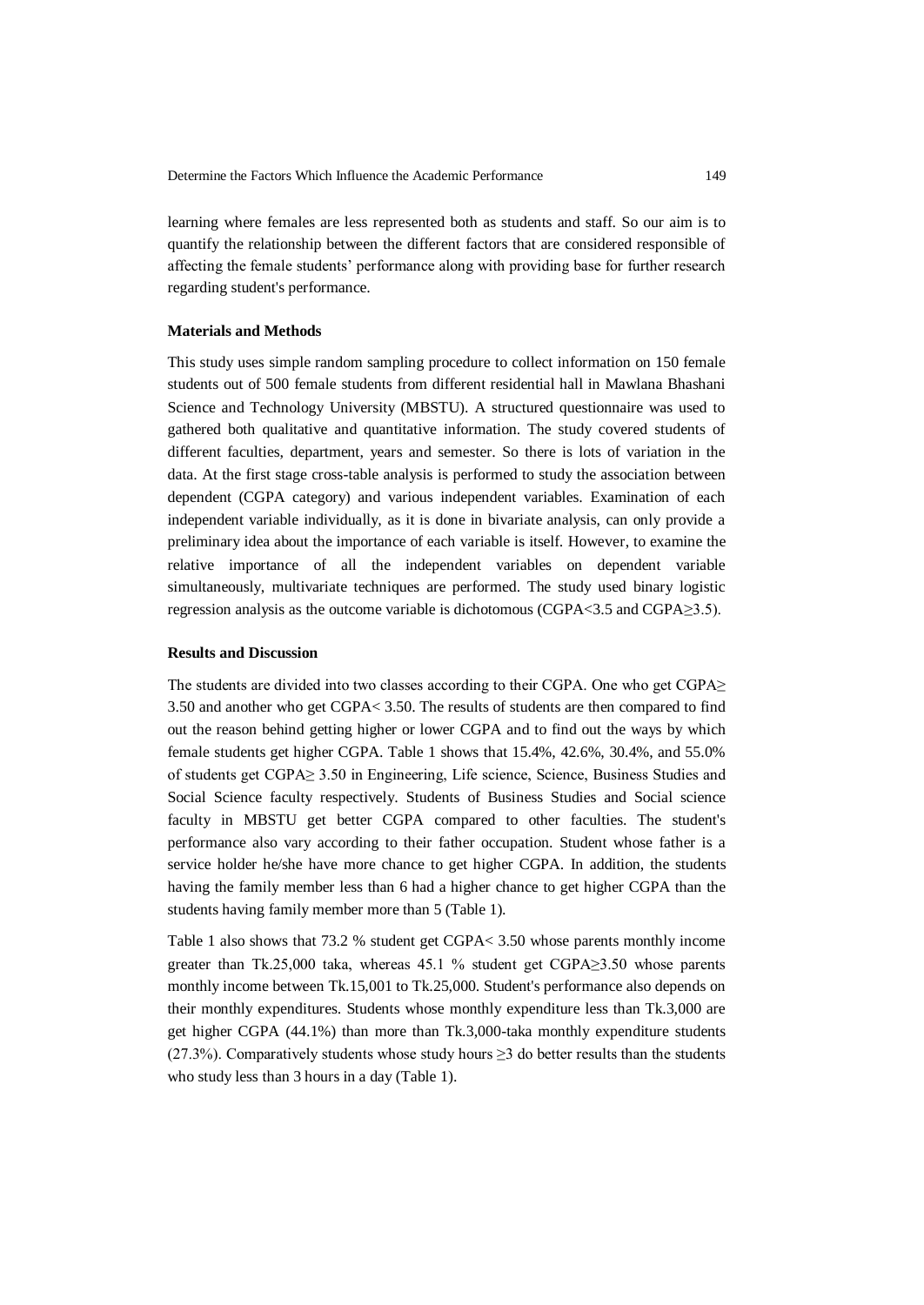The memorizing capability of a student greatly influences the result. The students having excellent memorizing capability can do much better results than the students whose memorizing capability is poor. We notice that the students who complete their syllabus get higher CGPA (≥3.50) than those who do not complete their syllabus during examination and the students who read only before the examination. The students who also active in FB or SMS chatting during the study do less effective results than the students who give attention only on the study and the students whose mental condition is good during the examination can do more effective results (Table 1).

|                                            | CGPA $<$ 3.50 |            |                  |      |  |  |
|--------------------------------------------|---------------|------------|------------------|------|--|--|
| Characteristics                            |               |            | CGPA $\geq$ 3.50 |      |  |  |
|                                            | Number        | $\%$       | Number           | $\%$ |  |  |
| Faculty                                    |               |            |                  |      |  |  |
| Engineering                                | 11<br>84.6    |            | 02               | 15.4 |  |  |
| Life Science                               | 35            | 57.4       | 26               | 42.6 |  |  |
| Science                                    | 39            | 69.6       | 17               | 30.4 |  |  |
| <b>Business Studies and Social Science</b> | 09            | 45.0       | 11               | 55.0 |  |  |
| Residence of the student                   |               |            |                  |      |  |  |
| <b>SJJIH</b>                               | 60            | 60.0<br>40 |                  | 40.0 |  |  |
| <b>AKBH</b>                                | 27            | 73.0       | 10               | 27.0 |  |  |
| Woman hostel                               | 07            | 53.8       | 06               | 46.2 |  |  |
| Father occupation                          |               |            |                  |      |  |  |
| Others                                     | 41            | 67.2       | 20               | 32.8 |  |  |
| Service                                    | 53            | 59.6       | 36               | 40.4 |  |  |
| Number of Family Members                   |               |            |                  |      |  |  |
| 6 to 10                                    | 24            | 58.5       | 17               | 41.5 |  |  |
| $3$ to $5$                                 | 70            | 64.2       | 39               | 35.8 |  |  |
| Parents Income Monthly (Taka)              |               |            |                  |      |  |  |
| < 15000                                    | 36            | 62.1       | 22               | 37.9 |  |  |
| 15001 to 25000                             | 28            | 54.9       | 23               | 45.1 |  |  |
| >25000                                     | 30            | 73.2       | 11               | 26.8 |  |  |
| Students Expenditure Monthly (Taka)        |               |            |                  |      |  |  |
| $\leq 3000$                                | 38            | 55.9       | 30               | 44.1 |  |  |
| 3001 to 4500                               | 40            | 72.7       | 15               | 27.3 |  |  |
| >4500                                      | 16            | 59.3       | 11               | 40.7 |  |  |
| Study time in a day (Hours)                |               |            |                  |      |  |  |
| $\leq$ 3                                   | 73            | 63.5       | 42               | 36.5 |  |  |
| $\geq$ 3                                   | 21            | 60.0       | 14               | 40.0 |  |  |
| <b>Understand lecture</b>                  |               |            |                  |      |  |  |
| Yes                                        | 83            | 62.4       | 50               | 37.6 |  |  |
| N <sub>o</sub>                             | 11            | 64.7       | 17               | 35.3 |  |  |
| Capability of memorizing                   |               |            |                  |      |  |  |
| Excellent                                  | 08            | 44.4       | 10               | 55.6 |  |  |
| Good                                       | 70            | 64.2       | 39               | 35.8 |  |  |
| Bad                                        | 16            | 69.6       | 07               | 30.4 |  |  |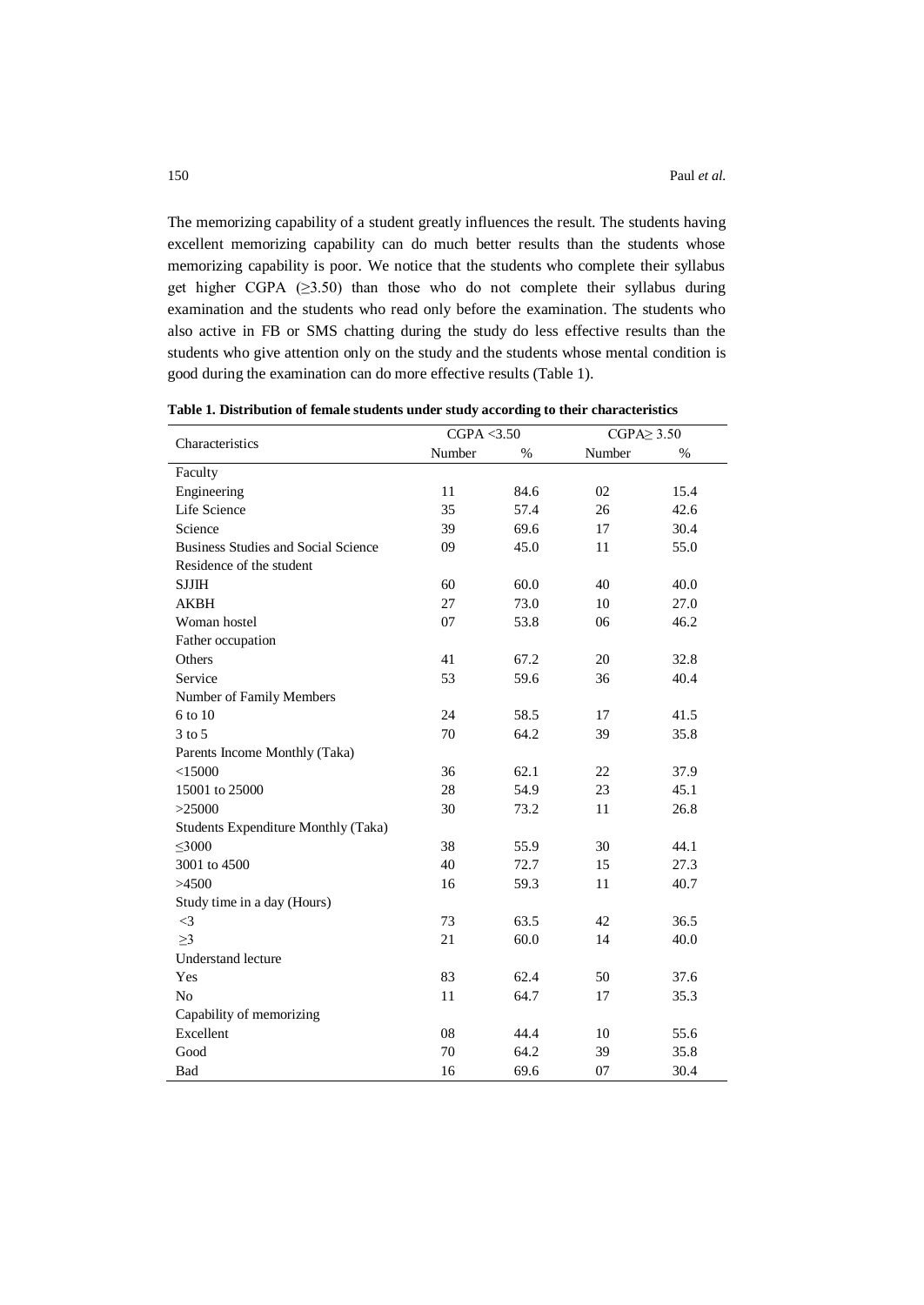|                                  | CGPA<3.50 |      | $CGPA \geq 3.50$ |      |  |
|----------------------------------|-----------|------|------------------|------|--|
| Characteristics                  | Number    | $\%$ | Number           | $\%$ |  |
| Mental condition during exam     |           |      |                  |      |  |
| Good                             | 48        | 55.8 | 38               | 44.2 |  |
| Normal                           | 42        | 72.4 | 16               | 27.6 |  |
| Bad                              | 04        | 66.7 | 02               | 33.3 |  |
| Health condition                 |           |      |                  |      |  |
| Strong                           | 10        | 41.7 | 14               | 58.3 |  |
| Medium                           | 62        | 66.7 | 31               | 33.3 |  |
| Weak                             | 22        | 66.7 | 11               | 33.3 |  |
| Involved in a relationship       |           |      |                  |      |  |
| Yes                              | 49        | 60.5 | 32               | 39.5 |  |
| N <sub>o</sub>                   | 45        | 65.2 | 24               | 34.8 |  |
| <b>Give Tuition</b>              |           |      |                  |      |  |
| Yes                              | 24        | 64.9 | 13               | 35.1 |  |
| No                               | 70        | 61.9 | 43               | 38.1 |  |
| Complete syllabus                |           |      |                  |      |  |
| Yes                              | 48        | 53.3 | 42               | 46.7 |  |
| N <sub>o</sub>                   | 46        | 76.7 | 14               | 23.3 |  |
| Read last moment                 |           |      |                  |      |  |
| Yes                              | 63        | 64.9 | 34               | 35.1 |  |
| No                               | 31        | 58.5 | 22               | 41.5 |  |
| Active in FB or SMS during study |           |      |                  |      |  |
| Yes                              | 38        | 65.5 | 20               | 34.5 |  |
| No                               | 56        | 60.9 | 36               | 39.1 |  |
| Attend class regularly           |           |      |                  |      |  |
| Yes                              | 54        | 56.2 | 42               | 43.8 |  |
| N <sub>o</sub>                   | 35        | 71.4 | 14               | 28.6 |  |
| Addicted to watch TV             |           |      |                  |      |  |
| Yes                              | 44        | 57.9 | 32               | 42.1 |  |
| N <sub>o</sub>                   | 45        | 65.2 | 24               | 34.8 |  |

|  |                 | Table 1 (Continue): Distribution of Female Students under study according to their |  |  |  |  |
|--|-----------------|------------------------------------------------------------------------------------|--|--|--|--|
|  | characteristics |                                                                                    |  |  |  |  |

# **Multivariate Results**

To identify significant factors we use binary logistic regression model, where CGPA category is considered as dependent variable. The results of the binary logistics regression shows in table 2. Students whose father involved in service has 1.271 times more chance to get higher CGPA (≥3.50) than those whose father involve in any other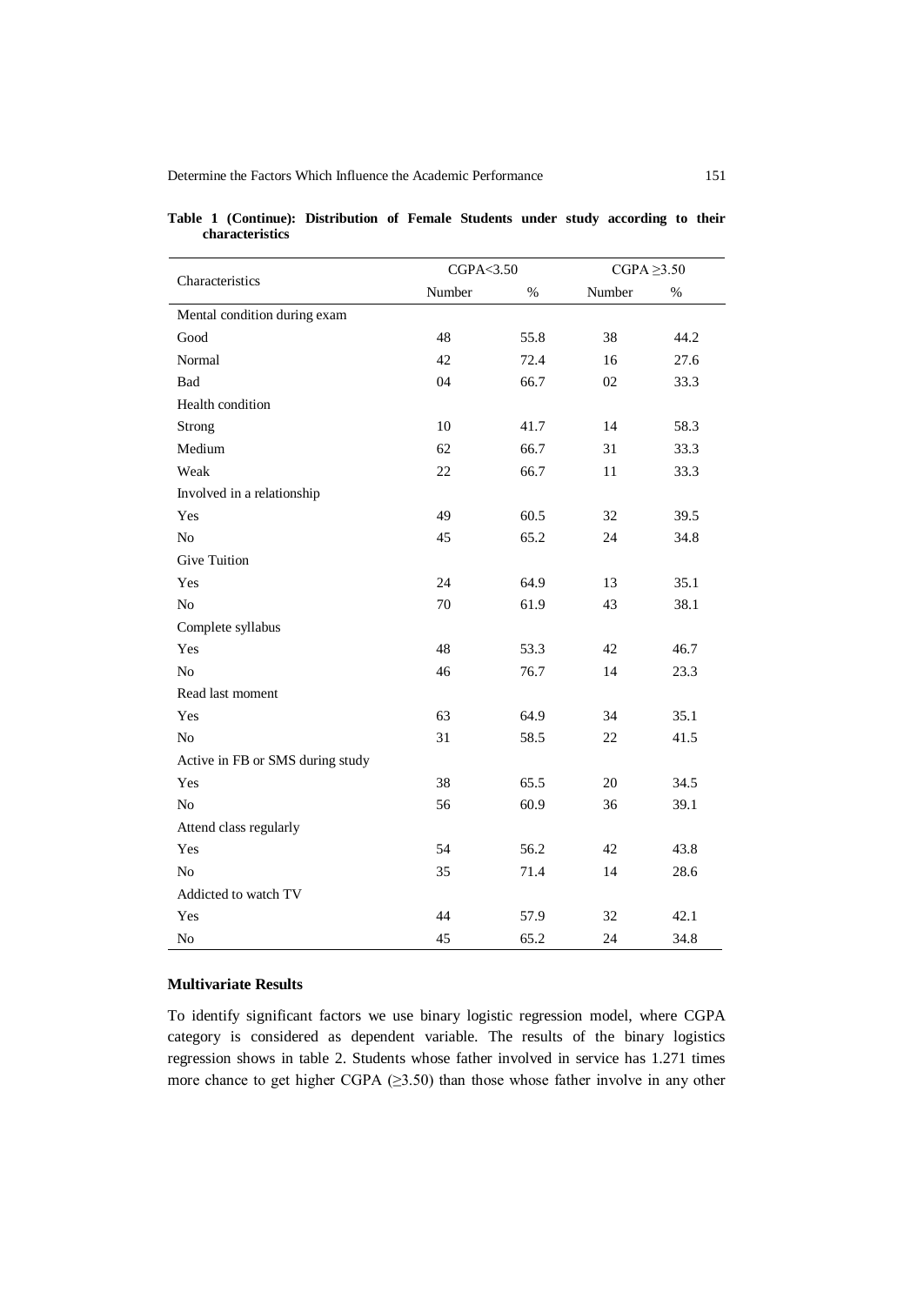occupations. This may be the reason of consciousness. Service holder Fathers take more care than those fathers who are involve in different occupations. Number of family members also affects the results. Students with large family have lower chance to get higher CGPA than student with smaller family. It's also shows that parent's monthly income has significant effect on CGPA of the students.

| Characteristics                      | B                        | Wald Statistics          | P-Value                  | EXP(B) |
|--------------------------------------|--------------------------|--------------------------|--------------------------|--------|
| <b>Father Occupation</b>             |                          |                          |                          |        |
| <b>Others®</b>                       | $\overline{\phantom{a}}$ | $---$                    | ---                      | 1.000  |
| Service                              | 0.240                    | 0.280                    | 0.059                    | 1.271  |
| Number of Family member              |                          |                          |                          |        |
| ≤5®                                  | $\overline{a}$           | $\overline{a}$           | $\overline{a}$           | 1.000  |
| $6-10$                               | $-0.364$                 | 0.489                    | 0.484                    | 0.695  |
| Parents Monthly Income               |                          |                          |                          |        |
| $\leq$ 15000®                        | $\overline{\phantom{a}}$ | $\overline{\phantom{a}}$ | $\overline{\phantom{a}}$ | 1.000  |
| 15001-25000                          | 0.568                    | 0.999                    | 0.032                    | 1.765  |
| >25000                               | $-0.847$                 | 1.275                    | 0.026                    | 0.429  |
| <b>Student Monthly Expenditure</b>   |                          |                          |                          |        |
| ≤3000®                               | $\overline{\phantom{a}}$ | $\overline{a}$           | $\overline{\phantom{a}}$ | 1.000  |
| 3001-4500                            | 0.531                    | 0.400                    | 0.053                    | 1.701  |
| >4500                                | $-0.653$                 | 1.289                    | 0.026                    | 0.521  |
| Average study Time in a day (Hours)  |                          |                          |                          |        |
| $\leq3$ ®                            | $\sim$ $\sim$            | $---$                    | $\overline{a}$           | 1.000  |
| >3                                   | 0.492                    | 0.423                    | 0.052                    | 1.680  |
| <b>Attend Class Regularly</b>        |                          |                          |                          |        |
| N <sub>0</sub> ®                     | $\cdots$                 | $---$                    | $\cdots$                 | 1.000  |
| Yes                                  | 0.685                    | 0.482                    | 0.049                    | 1.984  |
| Complete syllabus before examination |                          |                          |                          |        |
| Yes®                                 | ---                      | $---$                    | $\qquad \qquad - -$      | 1.000  |
| No                                   | $-1.075$                 | 4.438                    | 0.035                    | 0.341  |
| Active in FB or Mobile in Study time |                          |                          |                          |        |
| Yes®                                 | ---                      | $\overline{a}$           | $---$                    | 1.000  |
| No                                   | 0.696                    | 1.937                    | 0.016                    | 2.005  |
| Addicted to Watch TV                 |                          |                          |                          |        |
| Yes®                                 | $\scriptstyle\cdots$     | $---$                    | $\cdots$                 | 1.000  |
| N <sub>0</sub>                       | 0.392                    | 0.423                    | 0.052                    | 1.480  |
| Give tuition                         |                          |                          |                          |        |
| Yes®                                 | $\cdots$                 | $---$                    | $\qquad \qquad - -$      | 1.000  |
| N <sub>0</sub>                       | 0.392                    | 0.507                    | 0.048                    | 1.480  |
| Faculty                              |                          |                          |                          |        |
| Engineering®                         | $---$                    | $---$                    | $\cdots$                 | 1.000  |
| Life Science                         | 1.483                    | 2.017                    | 0.016                    | 4.407  |
| Science                              | 0.540                    | 0.272                    | 0.060                    | 1.716  |
| Business studies and Social Science  | 1.749                    | 2.471                    | 0.012                    | 5.746  |

**Table 2. Logistic Regression coefficients showing the Effect of different Socio-Economic and Demographic variables on Result (CGPA)**

® Reference Category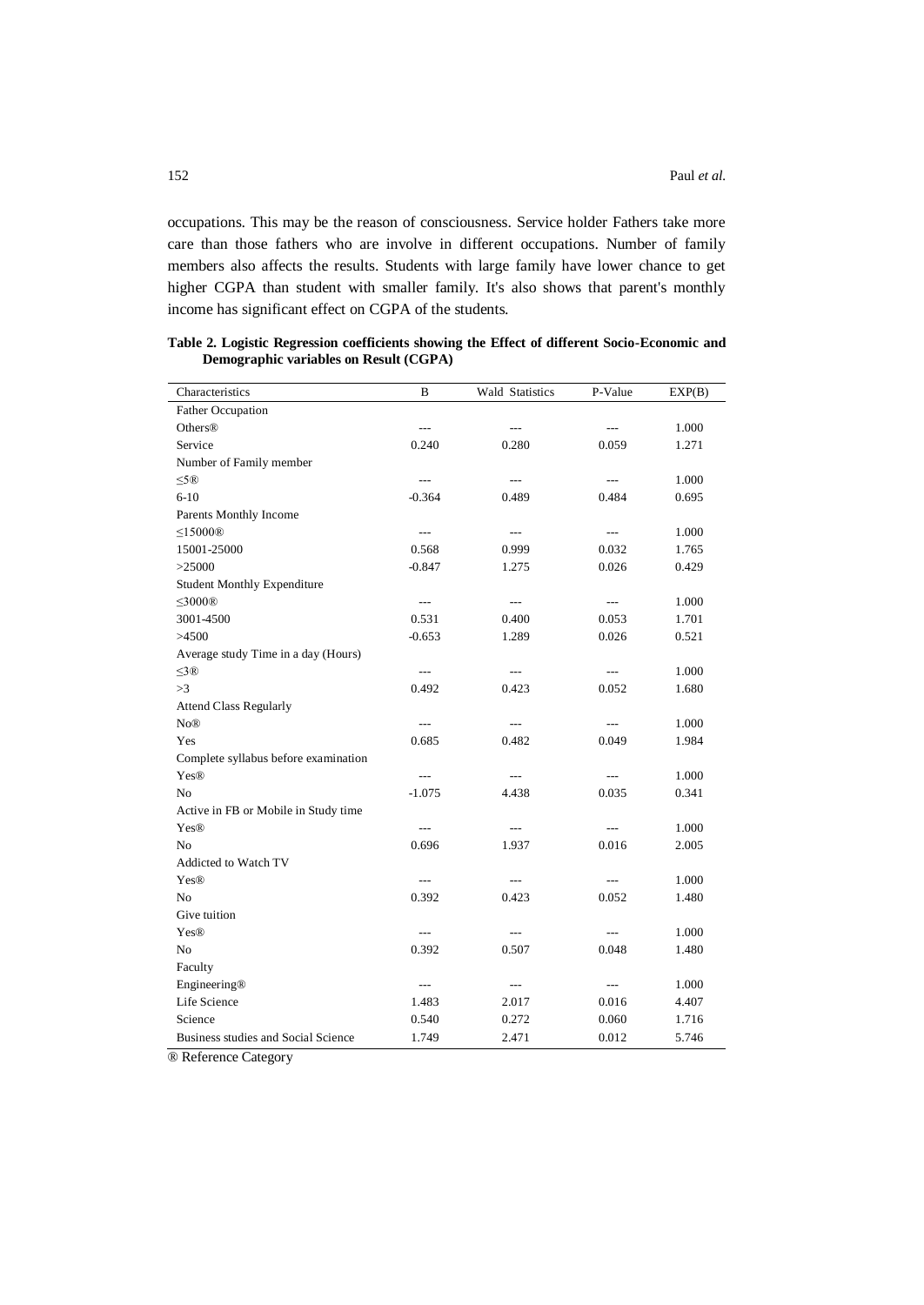Students whose parent's monthly income is between Tk.15,000 to Tk.25,000 has 1.765 times more chance to get higher CGPA  $(\geq 3.50)$  than those students whose parent's income is less than Tk.15,000. But students for whose Parent's monthly income is more than Tk.25,000 have 0.581 time less chance to get Higher CGPA. This may be happened because of the reason that the parents give them more money and the students use these money for different purposes like mobile recharge, movie watching , go for tours on different places, shopping and other bad things that affect his/her results negatively.

Student's monthly expenditure place an important role in a student life which effect on CGPA of the student. Students who spend Tk.3,000-4,500 monthly have 1.701 times more chance to get higher CGPA  $(\geq 3.50)$  than those students who spend less than Tk.3,000 monthly. On the other hand, the students who spend more than Tk.4500 monthly have 0.479 times less chances to get higher CGPA. If a student spends money wisely in a limit that indicates that she is responsible and enough solvent to take care of her. But who don't have sufficient money to fulfill their needs get involve in different works. So their study and result is affected by it. Average study time in a day has significant effect on CGPA of the students. The students who study more than 3 hours regularly on average have 1.680 times more chances to get higher CGPA. Because there is no alternative of studying regularly to get a better result as expectation.

The students who do not active in FB or mobile during their study time have more chances to get higher CGPA then the students who remain busy in FB or mobile during their study time. Who don't waste time during study and complete their study with full concentration perform better than others. An addiction of watching TV is a vital factor for our study. In spite of this, the effect of this factor is significant. Students who do not addicted to watch TV have 1.480 times more chances to get higher CGPA than those students who are addicted to watch TV. This happens may be because any kind of addiction is harmful for a student who wants to get higher CGPA.

Students who attend classes regularly have 1.984 times more chances to get higher CGPA (≥3.50) than the students who do not attend classes regularly. It's natural because who are attending the classes regularly achieving more than those who are irregular. Completing the syllabus before exam place another important role. The students who do not complete syllabus before exam have 0.659 times less chances to get higher CGPA ( $\geq$ 3.50).

The students who give tuition can perform 1.480 times more chances to get better or higher CGPA  $(\geq 3.50)$  than the students who do not give any tuition because they gathered more experience and knowledge. The students of different faculty's shows significant result .The students of Life science, Science and Business studies and Social Science faculties have 4.40, 1.71 and 5.74 times more chances to get higher CGPA (≥3.50) than the students of Engineering science faculties. Overall the study shows that engineering and science faculties students have less chance to get better CGPA. The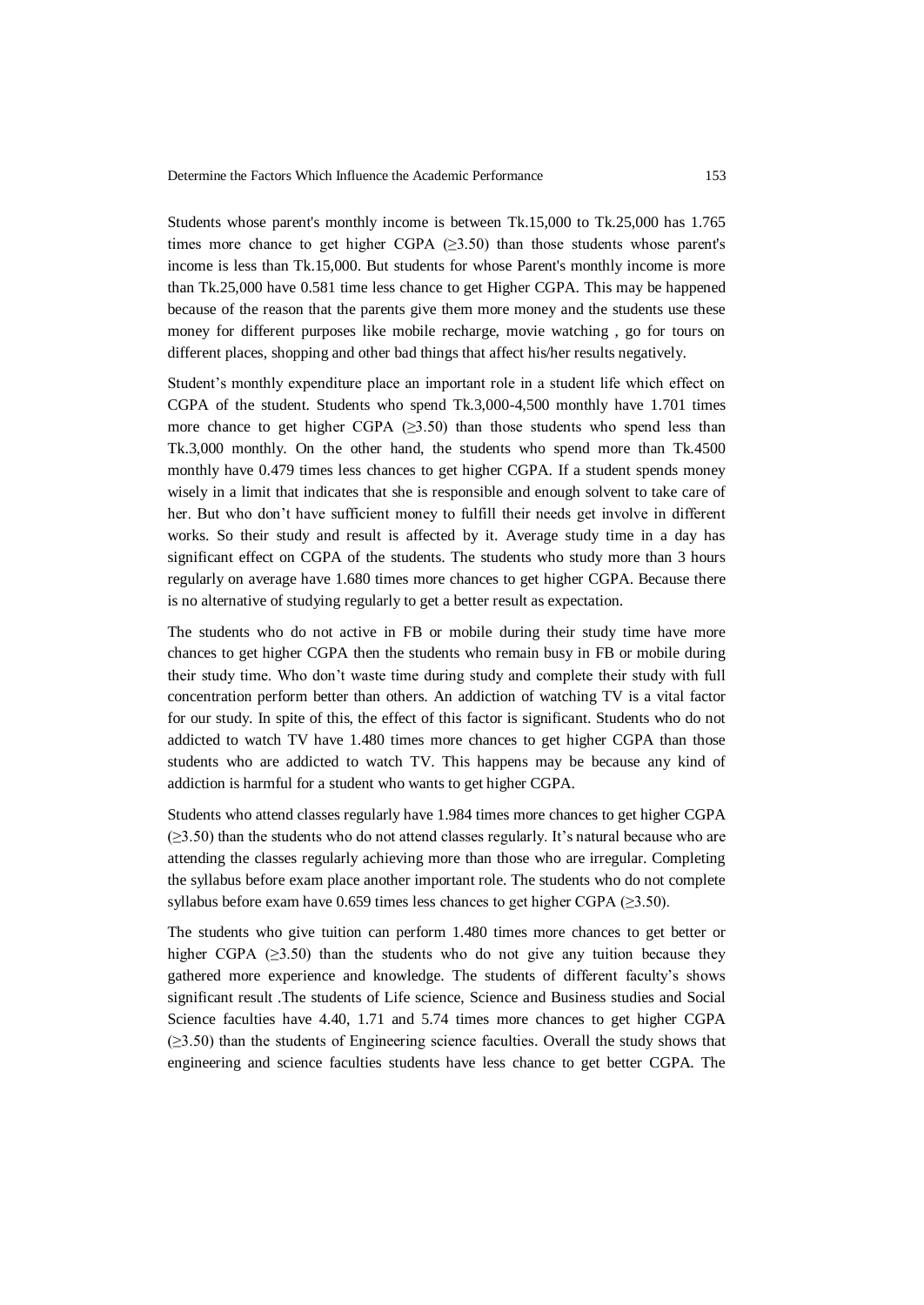reason behind this may be the educational tools and techniques of engineering and science faculties are much harder than the other faculties.

### **Conclusion**

This study was conducted to explore the important factors that affect the female students' academic performance using a sample of 150 female graduate students from MBSTU. The study shows that many factors have significant impact on female student's academic performance, specially their regularity in study, father occupation, give tuition, parent's monthly income, more active on social media site in internet, addicted to watch TV. So to inspire female students university should give recognition and rewards for well performer female students. As well as the orientation and counseling for female students' should be given by course teacher and relevant departments at the beginning of the course. For economically disadvantaged female students government should give financial support.

#### **References**

- Ali*,* N., K. Jusoff*,* S. Ali*,* N. Mokhtar, and A. Salamat. 2009*.* The factors influencing students' performance at University Teknologi MARA Kedah, Malays*ia, Management Science and Engineering,* **3**(4):81-90.
- Broh, B.A. 2002. Linking extracurricular programming to academic achievement: Who benefits and why? *Sociology* of *Education*, **75**, 69-91.
- Darling, N., L.L. Caldwell, and R. Smith. 2005. Participation in school-based extracurricular activities and adolescent adjustment. *Journal of Leisure Research,* **37**(1):51-76
- Díaz, A. 2003. Personal, family, and academic factors affecting low achievement in secondary school, *Electronic Journal of Research in Educational Psychology and Psych pedagogy*, **1** (1):43-66.
- Egenti, M. N. and F. E. O. Omoruyi. 2011. Challenges of Women Participation in Continuing Higher Education Programme: Implications for Adult Women Counselling and Education. *Edo Journal of Counselling*, Vol 4, No 1-2.
- Eshetu, A. 2002. Factors Affecting Participation of Females in Secondary in Gambella Region. A Thesis Presented to the School of Graduate Studies of Addis Ababa University.
- Galiher, Sean. 2006. Understanding the effect of extracurricular involvement. A Research Project Report Presented to the School of Education Indiana University South Bend In Partial Fulfillment of the Requirements for the Degree Master of Education.
- Hake, R. 1998. Interactive-engagement vs. traditional engagement "A six-thousand-student survey of mechanics test data for Introductory Physics courses. *American Journal of Physics.* v.66 no.1.
- Harrington, D., K. Kulasekera, R. Bates, and M. Bredahl. 2006. Determinants of student performance in an undergraduate financial accounting class, [Online] Available: <http://ageconsearch.umn.edu/bitstream/34117/1/wp060001.pdf>
- Hedjazi, Y. and M. Omidi. 2008. Factors affecting the academic success of agricultural students at University of Tehran, Iran. *Journal of Agricultural Science and Technology,* **10**: 205-214